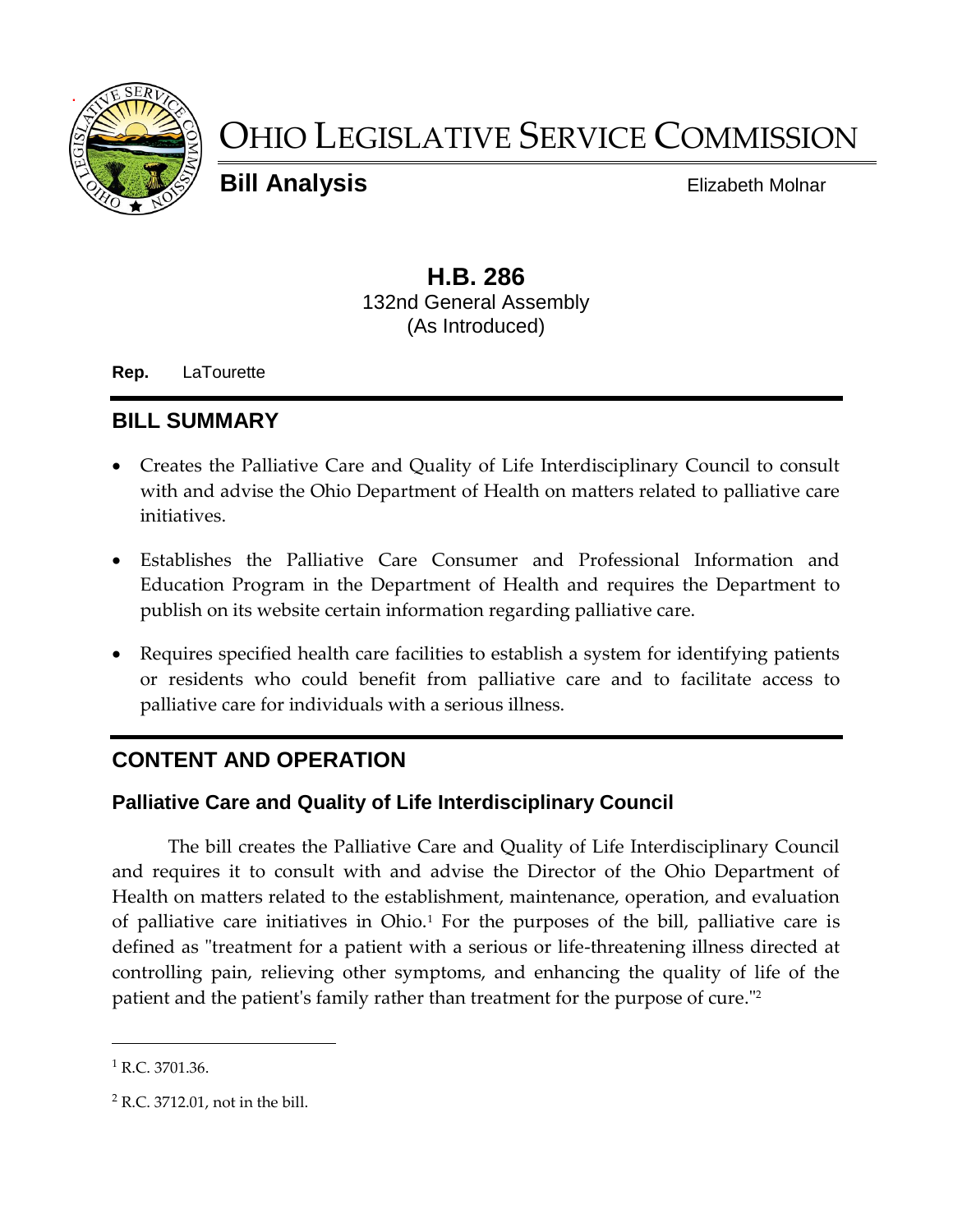#### **Council membership**

The Director is charged with appointing council members. They must include individuals with expertise in palliative care who represent the following constituencies or professions:

(1) Patients;

(2) Family caregivers;

(3) Clergy or spiritual advisers;

(4) Physicians;

(5) Physician assistants;

(6) Registered nurses, licensed practical nurses, and advanced practice registered nurses;

(7) Professional clinical counselors or professional counselors;

(8) Independent social workers or social workers;

(9) Pharmacists.

The bill requires all of the professional members to be licensed or authorized to practice in Ohio.

The membership must also include individuals who have worked with differing age groups and those who have experience or expertise in various palliative care delivery models, including acute care, long-term care, hospice, and home health agency. Employees of state agencies that administer programs pertaining to palliative care or are otherwise concerned with the delivery of palliative care in Ohio also may be members.

Although the bill requires that at least two members of the Council be physicians or nurses who are board-certified in hospice or palliative care, it does not specify a total number of members.

# **Initial appointments**

The Director must make initial appointments not later than 90 days after the bill's effective date.

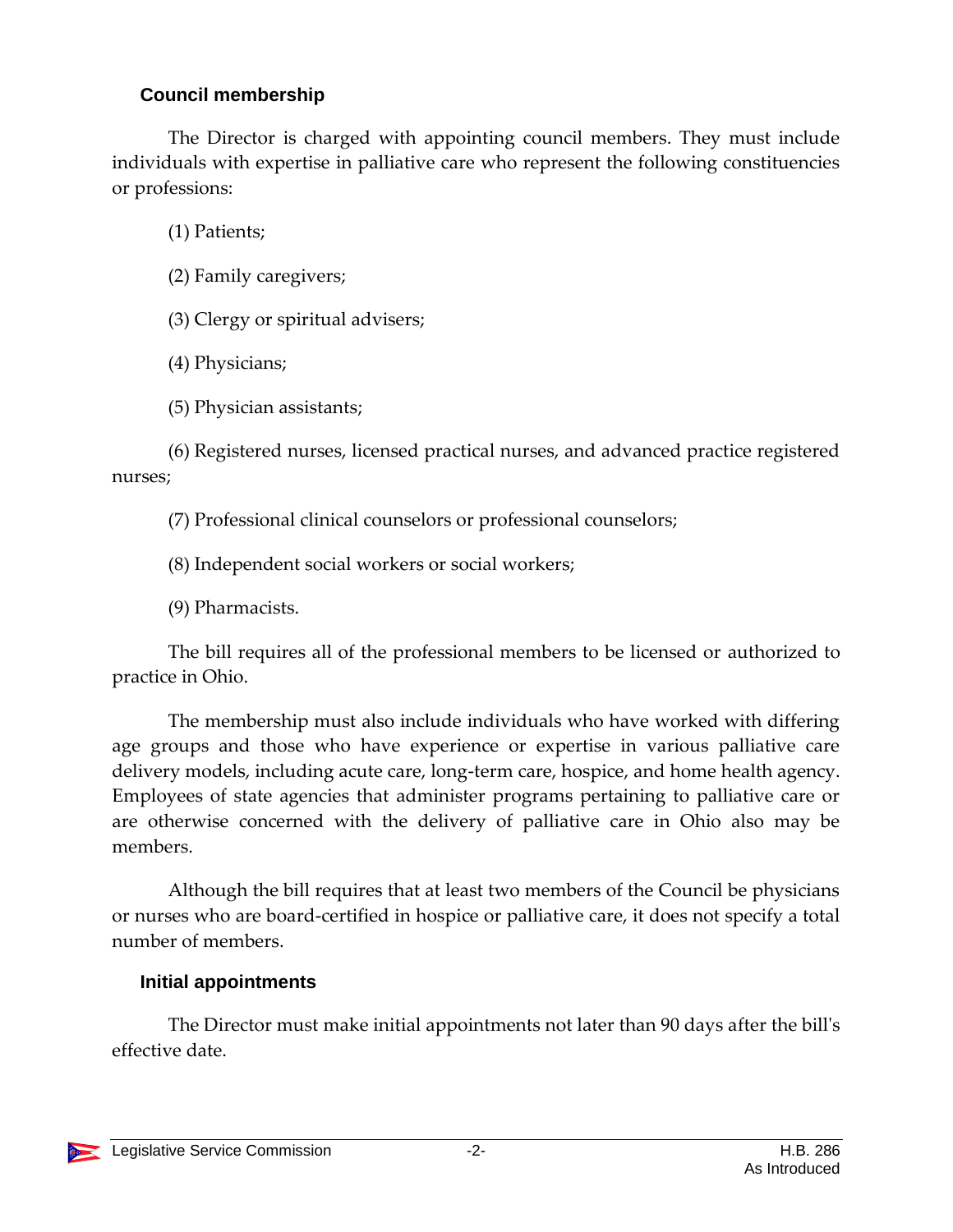#### **Membership terms**

Terms of office are for three years. Each member holds office from the date of appointment until the end of the term for which the member was appointed. A member must continue in office after the member's term expires until the member's successor takes office, or until a period of 60 days has elapsed, whichever occurs first. In the event of a member's death, removal, resignation, or incapacity, the Director must appoint a successor to hold office for the remainder of the predecessor's term.

#### **Meetings and chairpersons**

The Council must meet at the call of the Director, but not less than twice a year. Each year, the Council must select from among its members a chairperson and vicechairperson. The duties of the chairperson and vice-chairperson are to be established by the Council.

## **Compensation**

A member must serve without compensation, except to the extent that serving on the Council is considered part of the member's regular employment duties.

## **Other duties**

In addition to consulting with and advising the Director on matters related to palliative care initiatives, the Council must consult with the Department about both of the following matters:

(1) The Palliative Care Consumer and Professional Information and Education Program;

(2) The duties of health care facilities to identify those who could benefit from palliative care, provide information to such individuals, and facilitate their access to palliative care.

## **Administrative support**

The bill requires the Department to provide administrative support to the Council.

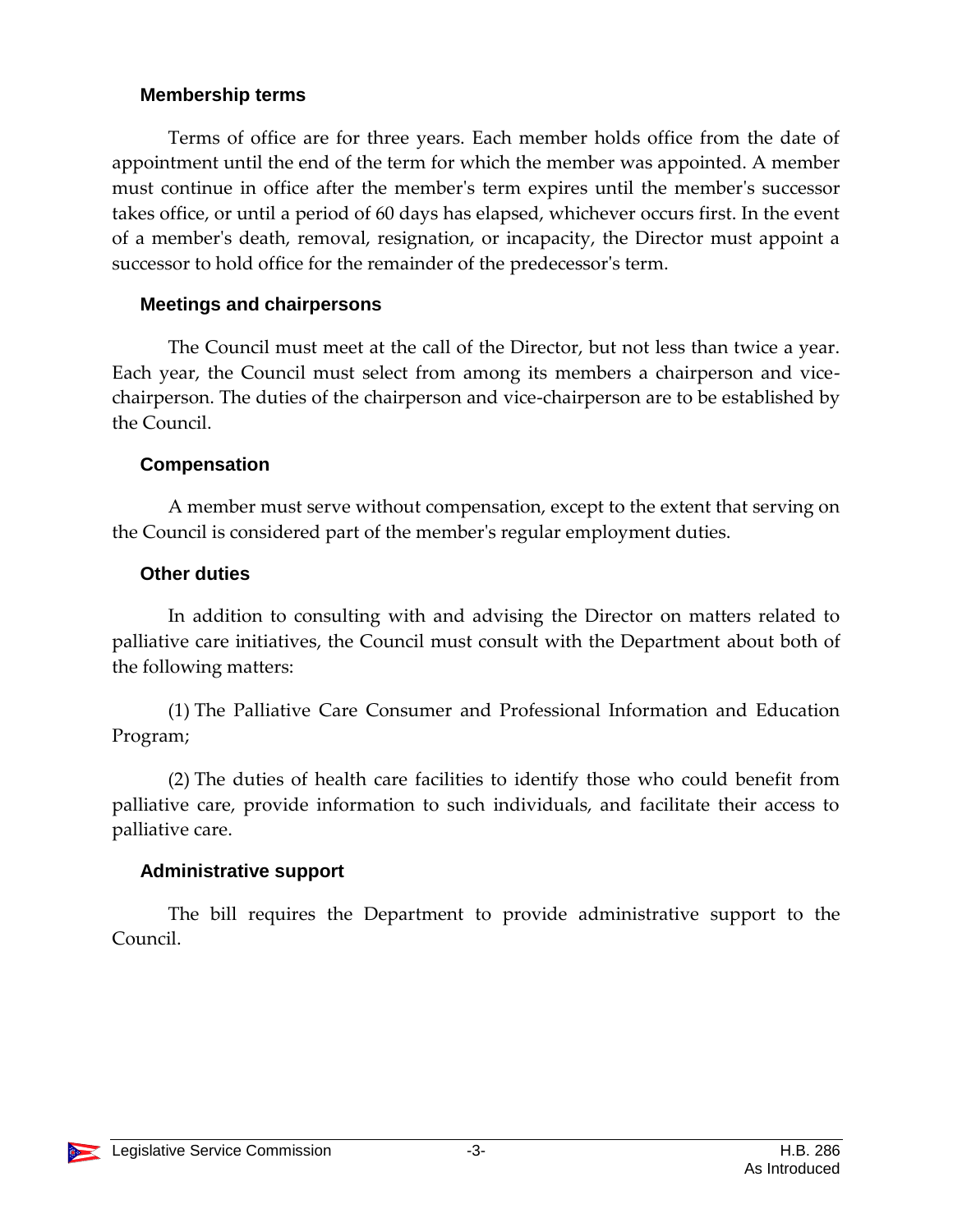#### **Sunset review**

The bill specifies that the Council is not subject to the law governing the sunset review of agencies.<sup>3</sup>

#### **Palliative Care Consumer and Professional Information and Education Program**

The bill establishes the Palliative Care Consumer and Professional Information and Education Program in the Department of Health.<sup>4</sup> It specifies that the Program's purpose is to maximize the effectiveness of palliative care initiatives in Ohio by ensuring that comprehensive and accurate information and education on palliative care is available to the public, health care providers, and health care facilities. As part of the Program, the Department must consult with the Palliative Care and Quality of Life Interdisciplinary Council.

#### **Department website**

The bill requires the Department to publish on its website information about palliative care, including all of the following:

(1) Continuing education opportunities for health care professionals;

(2) Information about palliative care delivery in a patient's home or in primary, secondary, or tertiary environments;

(3) Best practices for palliative care delivery;

(4) Consumer educational materials and referral information for palliative care, including hospice.

#### **Program initiatives**

Under the bill, the Department may develop and implement any other initiatives regarding palliative care services and education it determines necessary.

#### **Duties of health care facilities**

The bill requires that certain health care facilities establish a system for identifying patients or residents who could benefit from palliative care. It also requires each facility to provide information on and facilitate access to appropriate palliative

 $\overline{a}$ 

<sup>3</sup> R.C. 101.82 to 101.87, not in the bill.

<sup>4</sup> R.C. 3701.361.